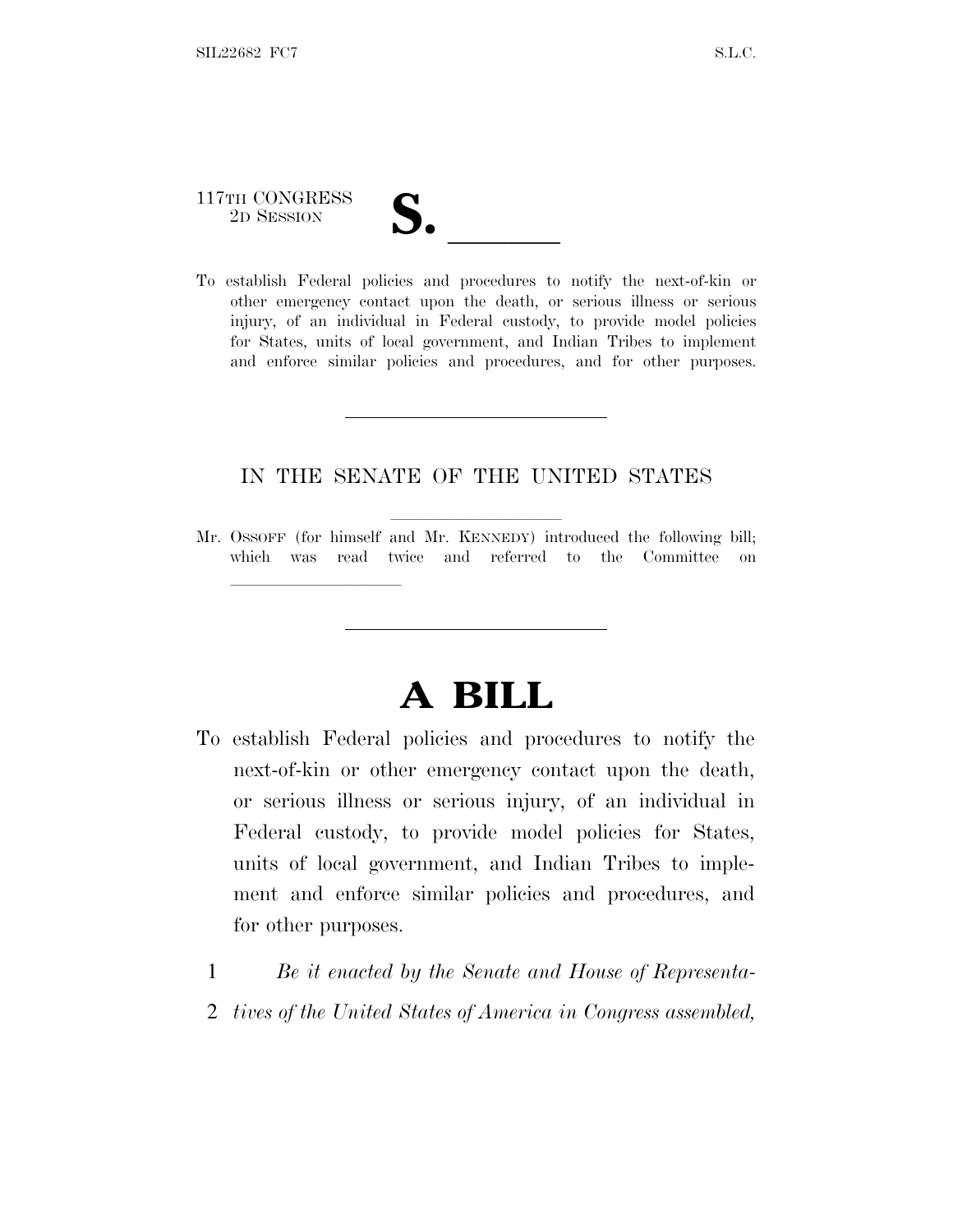#### **SECTION 1. SHORT TITLE.**

 This Act may be cited as the ''Family Notification of Death, Injury, or Illness in Custody Act of 2022''.

#### **SEC. 2. FINDINGS.**

Congress finds the following:

 (1) In the event an individual dies or becomes seriously ill or injured while being detained, ar- rested, or while in law enforcement custody, their family members deserve to be notified in a timely and compassionate manner. Such notification is nec- essary to uphold the basic human dignity of incar- cerated people, a concept rooted in the Eighth Amendment and Due Process Clause of the 14th Amendment to the Constitution of the United States.

 (2) The lack of a national standard governing notification of death, illness, and injury that occur in prisons, jails and police custody can lead to inhu- mane treatment of incarcerated people and their loved ones. Poor communication regarding the death of a loved one may exacerbate the grief and other physical and psychological reactions of surviving rel-atives.

#### **SEC. 3. DEFINITIONS.**

In this Act: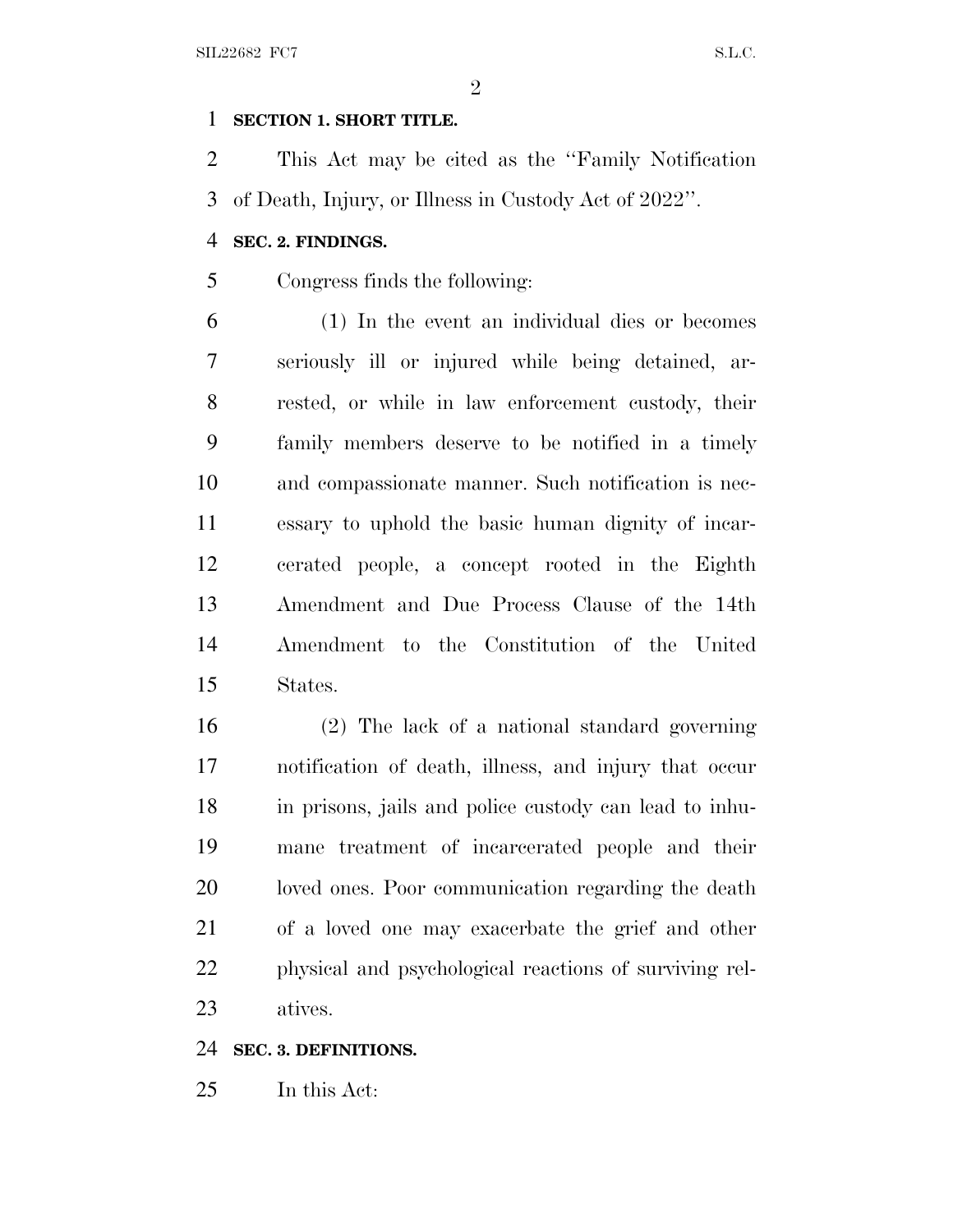(1) CUSTODIAL RECORD.—The term ''custodial record'' means the central file of an individual in custody.

 (2) DETENTION AGENCY.—The term ''detention agency'' means any government agency, including a law enforcement agency or correctional agency, that has the authority to detain people for violations or alleged violations of criminal or civil law.

9 (3) IN CUSTODY OF A DETENTION AGENCY.— The term ''in the custody of a detention agency'' means a person who, after being detained and booked into a jail or holding facility for a state, local, or Federal offense, is physically housed at a jail, prison, boot camp prison, contract correctional facility, community correctional facility, halfway house, or other correctional facility (including any juvenile detention facility), or has been or is being transferred to a medical facility from a correctional facility.

 **SEC. 4. EMERGENCY CONTACT NOTIFICATION POLICIES AND PROCEDURES.**

 (a) EMERGENCY CONTACT NOTIFICATION POLICIES AND PROCEDURES.—Not later than 1 year after the date of enactment of this Act, the Attorney General shall, con-sistent with the requirements in this section—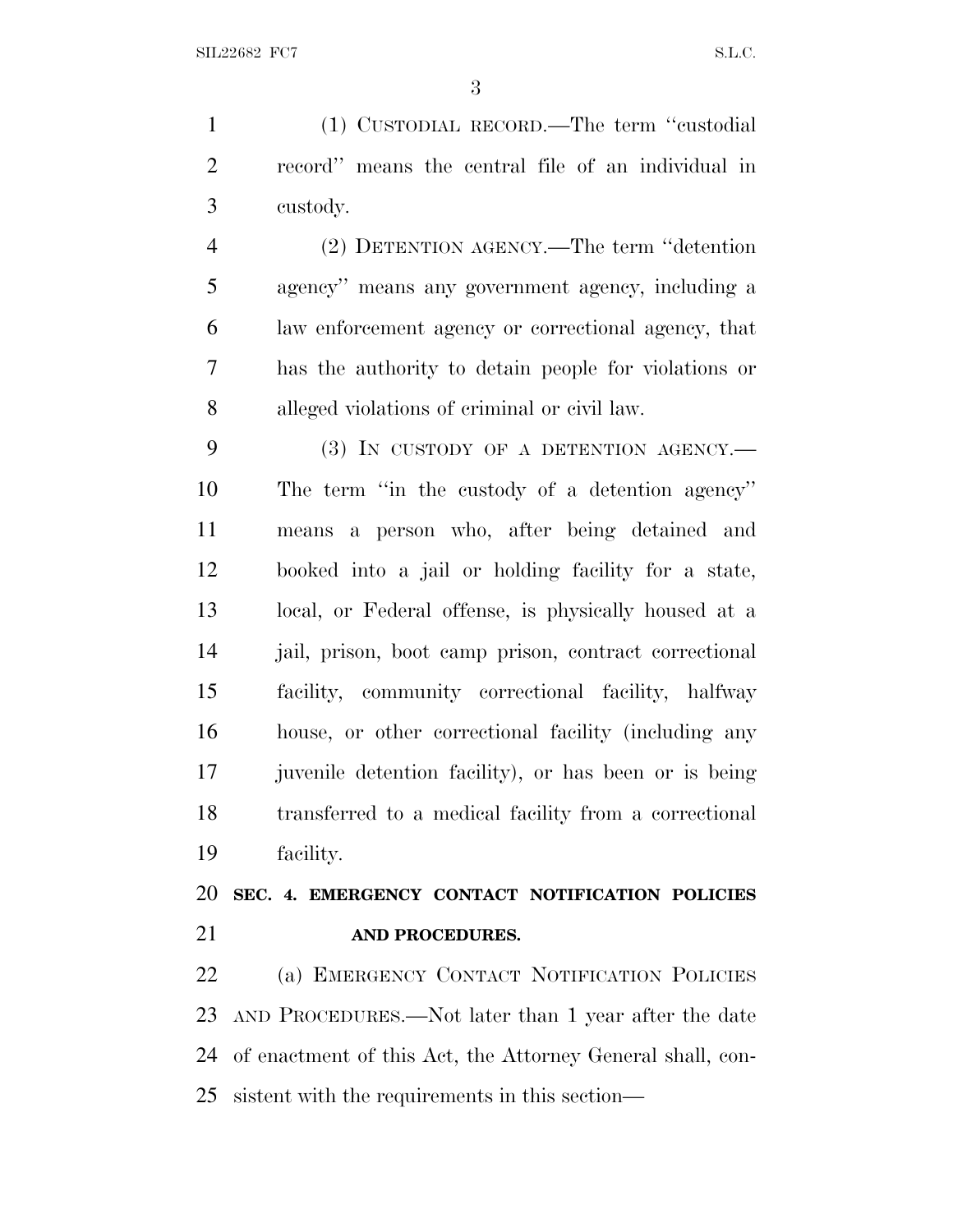(1) implement policies and procedures for the detention agencies of the Department of Justice to notify the next-of-kin or other emergency contact in the event of the death, or serious illness or serious injury, of an individual in the custody of a detention agency of the Department of Justice; and

 (2) develop and distribute model policies and procedures for detention agencies of States, terri- tories of the United States, Tribes, and units of local government to notify the next-of-kin or other emergency contact in the event of the death, or seri- ous illness or serious injury, of an individual in the custody of that detention agency, and provide assist- ance to such detention agencies so that the agencies may implement such procedures or substantially similar processes.

 (b) CONTENTS OF EMERGENCY CONTACT NOTIFICA- TION POLICIES AND PROCEDURES.—The policies and pro- cedures described in subsection (a) shall include best prac-tices that address the following:

 (1) EMERGENCY CONTACT INFORMATION.—In the case of an individual that is in the custody of a detention agency as defined in this section, the de- tention agency shall obtain, to the extent prac-ticable—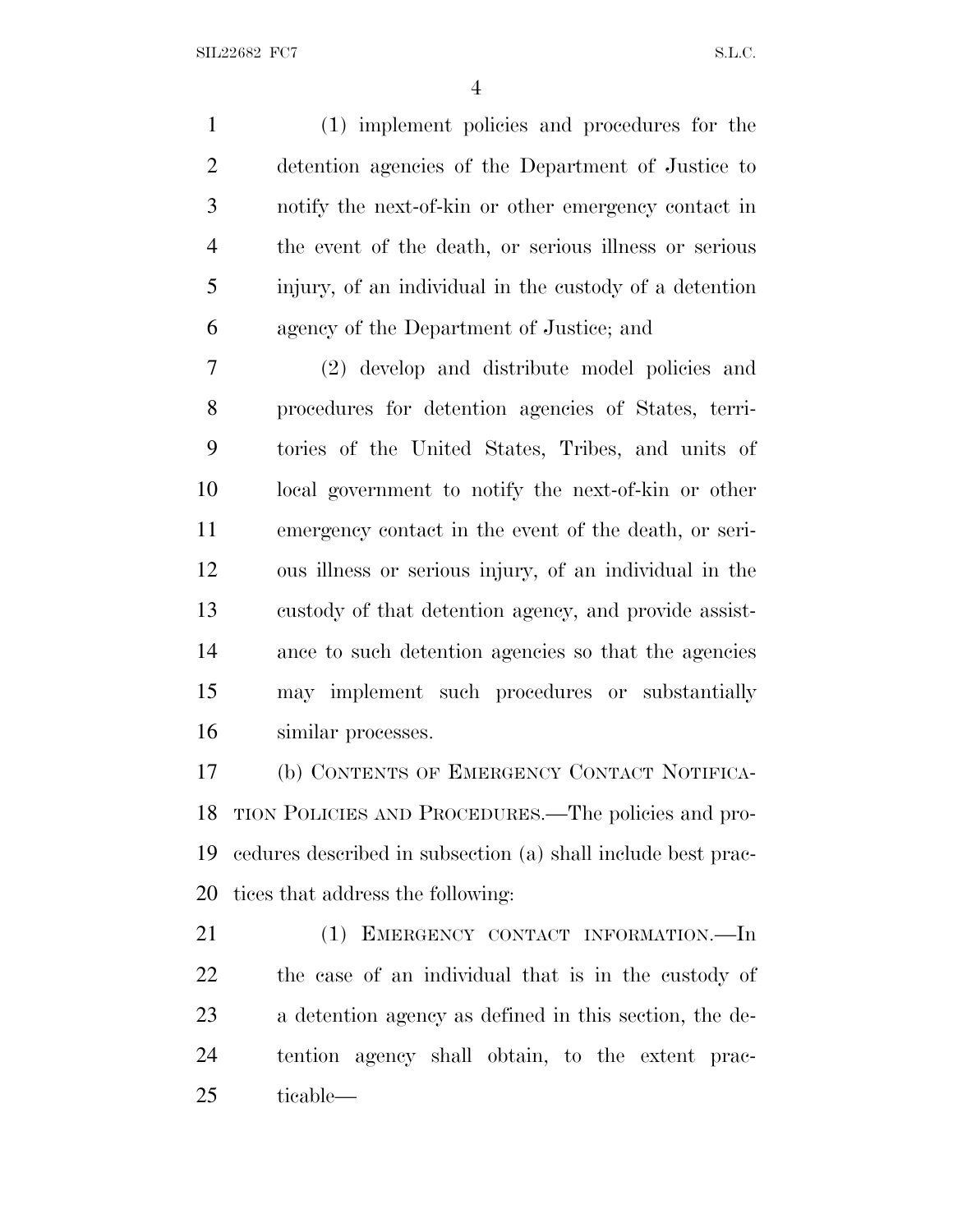| $\mathbf{1}$   | (A) the name, last known address, tele-           |
|----------------|---------------------------------------------------|
| $\overline{2}$ | phone number, and email of any person or per-     |
| 3              | sons who shall be notified in the event of the    |
| $\overline{4}$ | individual in custody's death or serious illness  |
| 5              | or serious injury, and who are authorized to re-  |
| 6              | ceive the individual's body and personal effects; |
| $\overline{7}$ | (B) whether the individual in custody             |
| 8              | would like a faith leader to participate in such  |
| 9              | notification process and, if so, of what denomi-  |
| 10             | nation; and                                       |
| 11             | (C) whether the individual has in place a         |
| 12             | medical proxy decision maker or medical power     |
| 13             | of attorney, advanced directive, or do not resus- |
| 14             | citate order, and the name and contact informa-   |
| 15             | tion of the person or persons holding such au-    |
| 16             | thorities.                                        |
| 17             | (2) NOTIFICATION REQUIREMENTS FOR DEATH,          |
| 18             | SERIOUS ILLNESS, AND SERIOUS INJURY WHILE IN      |
| 19             | CUSTODY.-                                         |
| 20             | (A) NOTIFICATION OF DEATH IN CUS-                 |
| 21             | TODY.—In the event an individual dies while in    |
| 22             | the custody of the detention agency, the deten-   |
| 23             | tion agency shall notify the individual's emer-   |
| 24             | gency contact not later than 12 hours after the   |
| 25             | declaration of death and between the hours of     |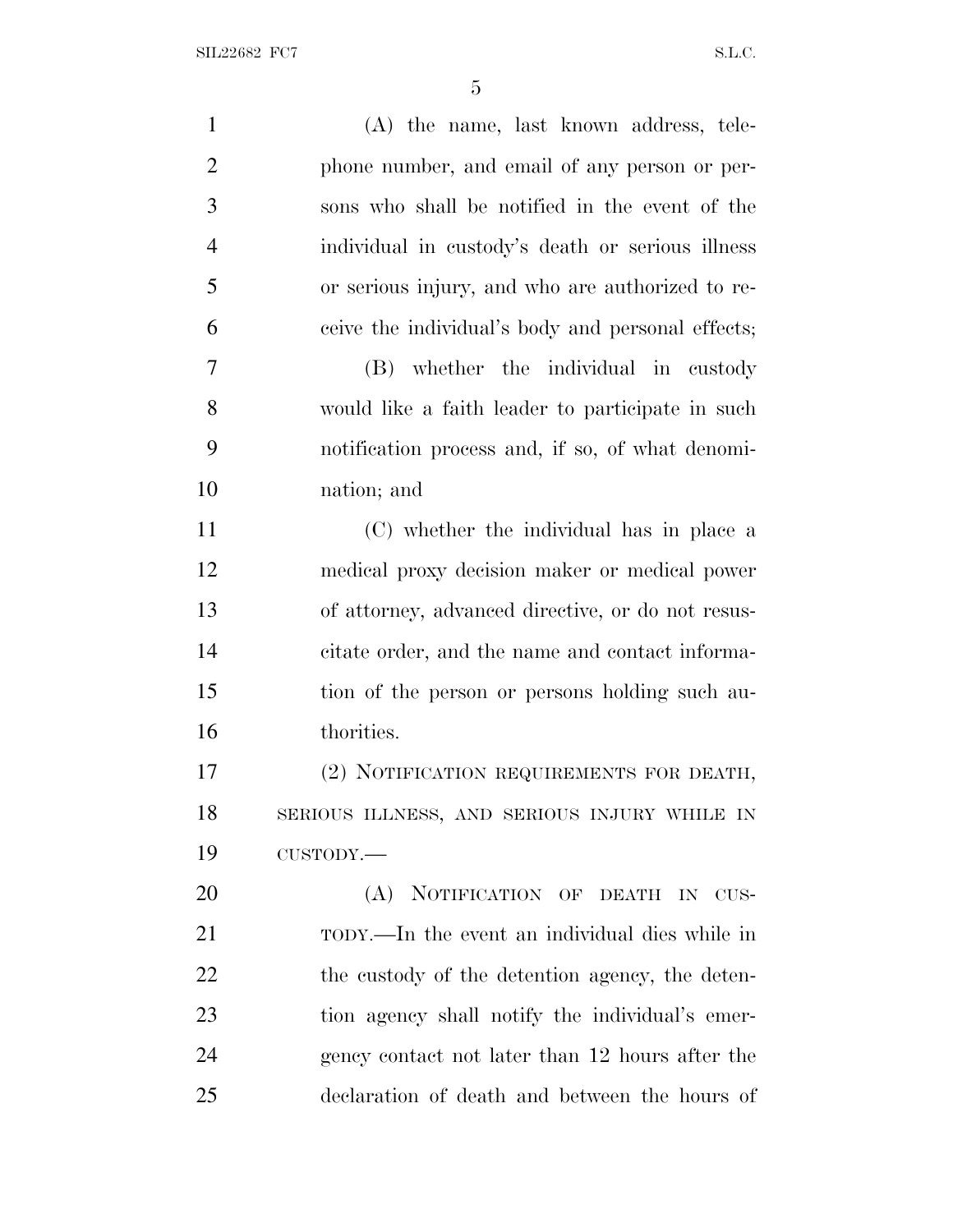6:00 a.m. and to midnight local time. Such no- tification shall include information about the circumstances surrounding the death, including the official time of death, the cause of death; and whether the individual's death is under in- vestigation and, if so, the reason for opening an investigation.

8 (B) NOTIFICATION OF SERIOUS ILLNESS OR SERIOUS INJURY.—In the event an indi- vidual becomes seriously ill or seriously injured while in the custody of a detention agency, the detention agency shall attempt to notify the in- dividual's emergency contact as soon as prac- ticable after the serious injury or serious illness occurs. Such notification shall include informa-16 tion about the serious illness or injury, includ-17 ing: the cause and nature of the serious injury or serious illness event; whether the individual is incapacitated, unconscious, or unable to speak; whether any medical procedures or life- saving measures were, or will be, performed in response to the incident; and contact informa- tion of the facility and provider of medical treatment.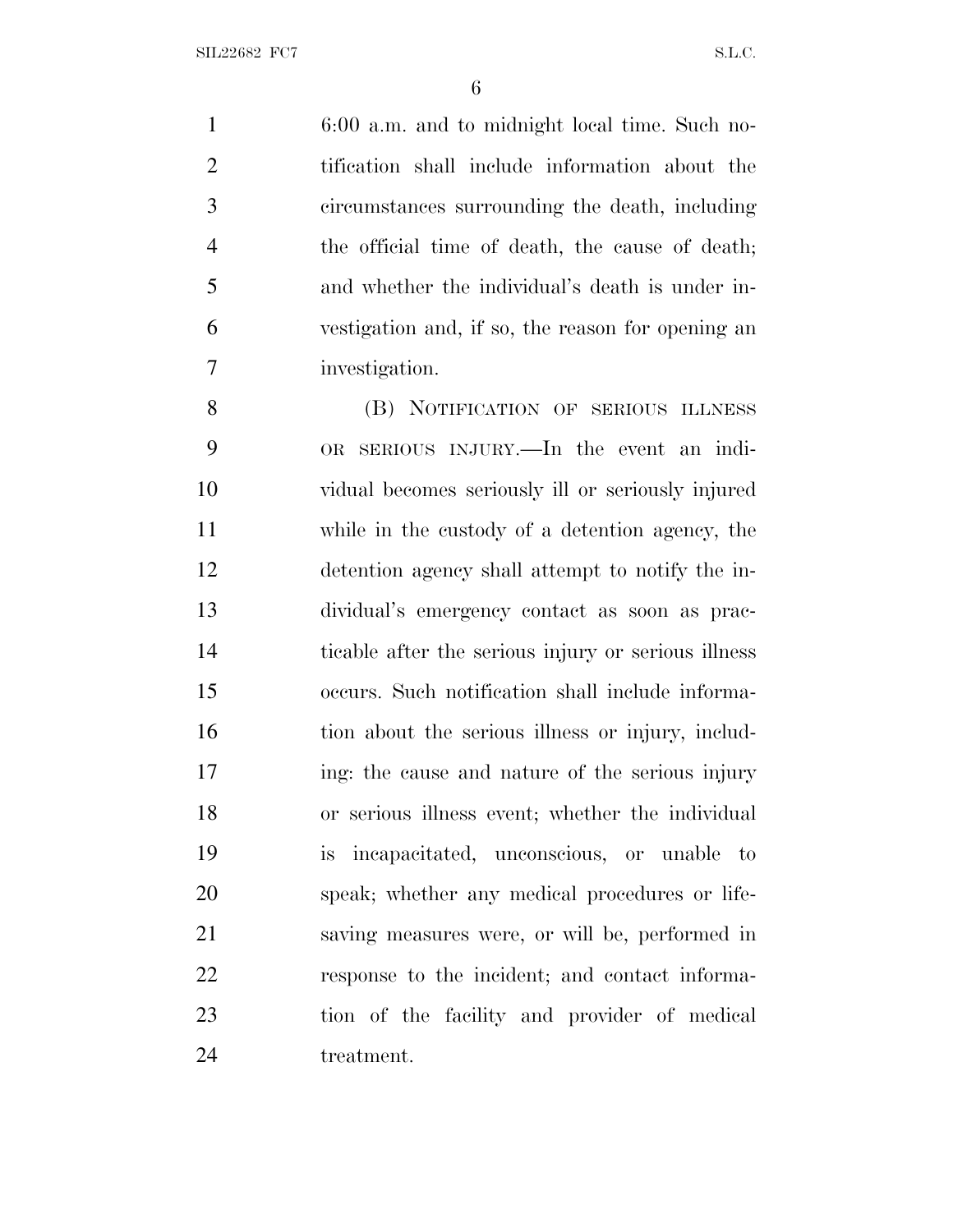(3) COMPASSIONATE AND PROFESSIONAL NOTI- FICATION.—The policies and procedures described in subsection (a) shall include best practices to provide notification of death, serious illness, or serious in- jury in custody in a compassionate and professional manner to minimize confusion and trauma suffered by the next of kin or other emergency contact. The best practices shall address the manner of notifica- tion, including: providing notification by a person trained in notification best practices; when notifica- tion occurs in person, providing the next of kin or other emergency contact a point of contact at the detention facility; using written notifications (e.g., letters and electronic mail) as a last resort) and pro- viding a description of what information can and cannot be provided over voicemail. 17 (4) DEFINITION OF SERIOUS ILLNESS OR SERI-

 OUS INJURY.—The policies and procedures described in subsection (a) shall define when a medical event, episode, condition, accident, or other incident con- stitutes a serious illness or serious injury. In defin- ing such term, the Attorney General shall require notification in at least situations where—

 (A) without immediate treatment for the condition, death is imminent;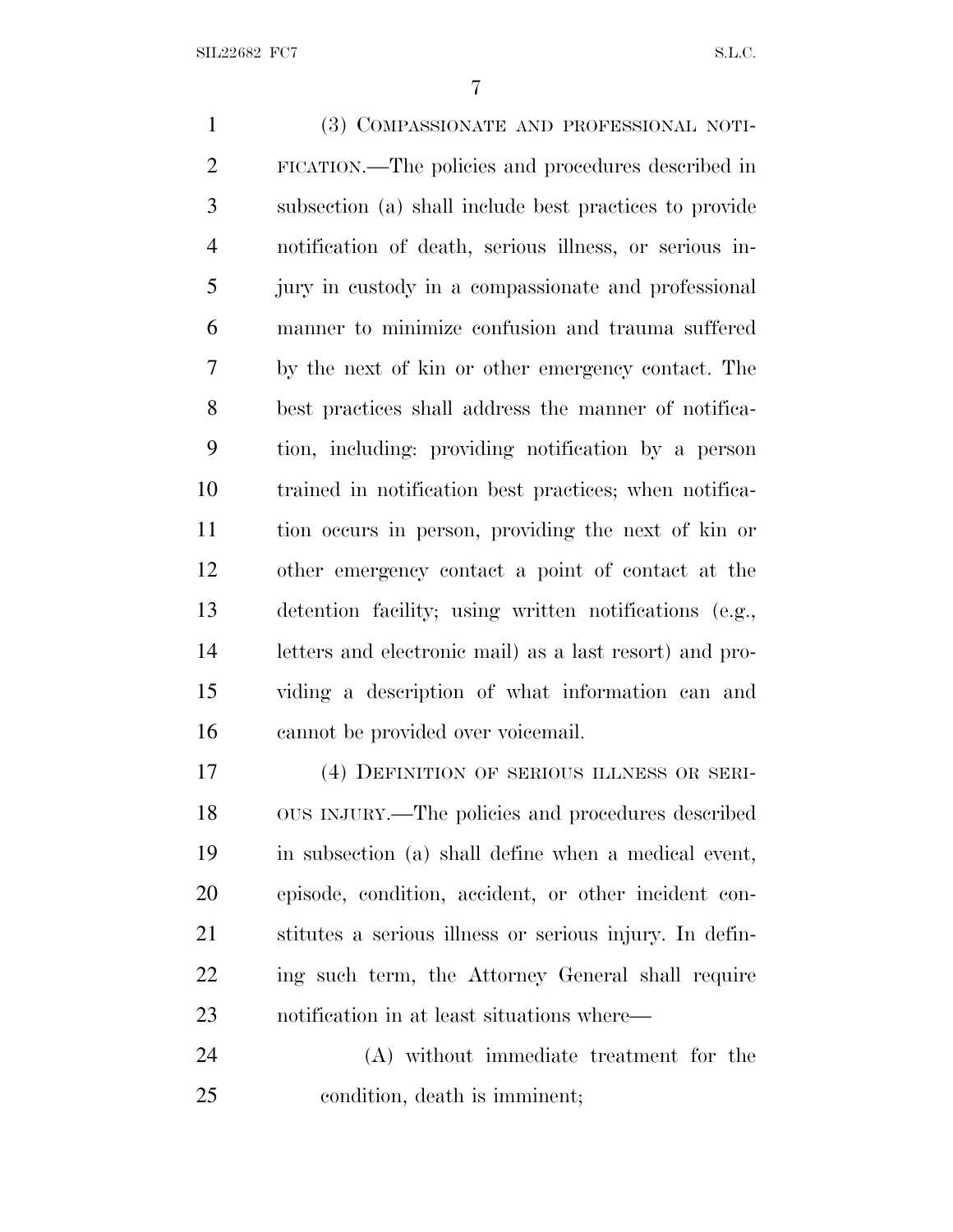| $\mathbf{1}$   | (B) admission to a hospital is required;                 |
|----------------|----------------------------------------------------------|
| $\overline{2}$ | (C) an individual attempted suicide;                     |
| 3              | (D) an individual is unconscious or inca-                |
| $\overline{4}$ | pacitated such that they are incapable of pro-           |
| 5              | viding consent for medical treatment; and                |
| 6              | (E) an individual has been diagnosed with                |
| $\overline{7}$ | a terminal illness.                                      |
| 8              | (5) EMERGENCY CONTACT FORM.—The policies                 |
| 9              | and procedures described in subsection (a) shall in-     |
| 10             | clude a template form for detention agencies to          |
| 11             | record the individual's emergency contact informa-       |
| 12             | tion for inclusion in the individual's custodial record. |
| 13             | (6) ADDITIONAL BEST PRACTICES.—The poli-                 |
| 14             | cies and practices described in subsection (a) shall     |
| 15             | include best practices to—                               |
| 16             | (A) permit individuals in custody to modify              |
| 17             | their emergency contact information as needed;           |
| 18             | (B) provide individuals in custody the op-               |
| 19             | portunity to fill out a medical power of attor-          |
| 20             | ney, health care proxy, advanced directive, a do         |
| 21             | not resuscitate order, or any other similar docu-        |
| 22             | ment that complies with the State law in the lo-         |
| 23             | cation of detention;                                     |
| 24             | (C) return the individual's belongings and               |
| 25             | remains to the emergency contact, if desired;            |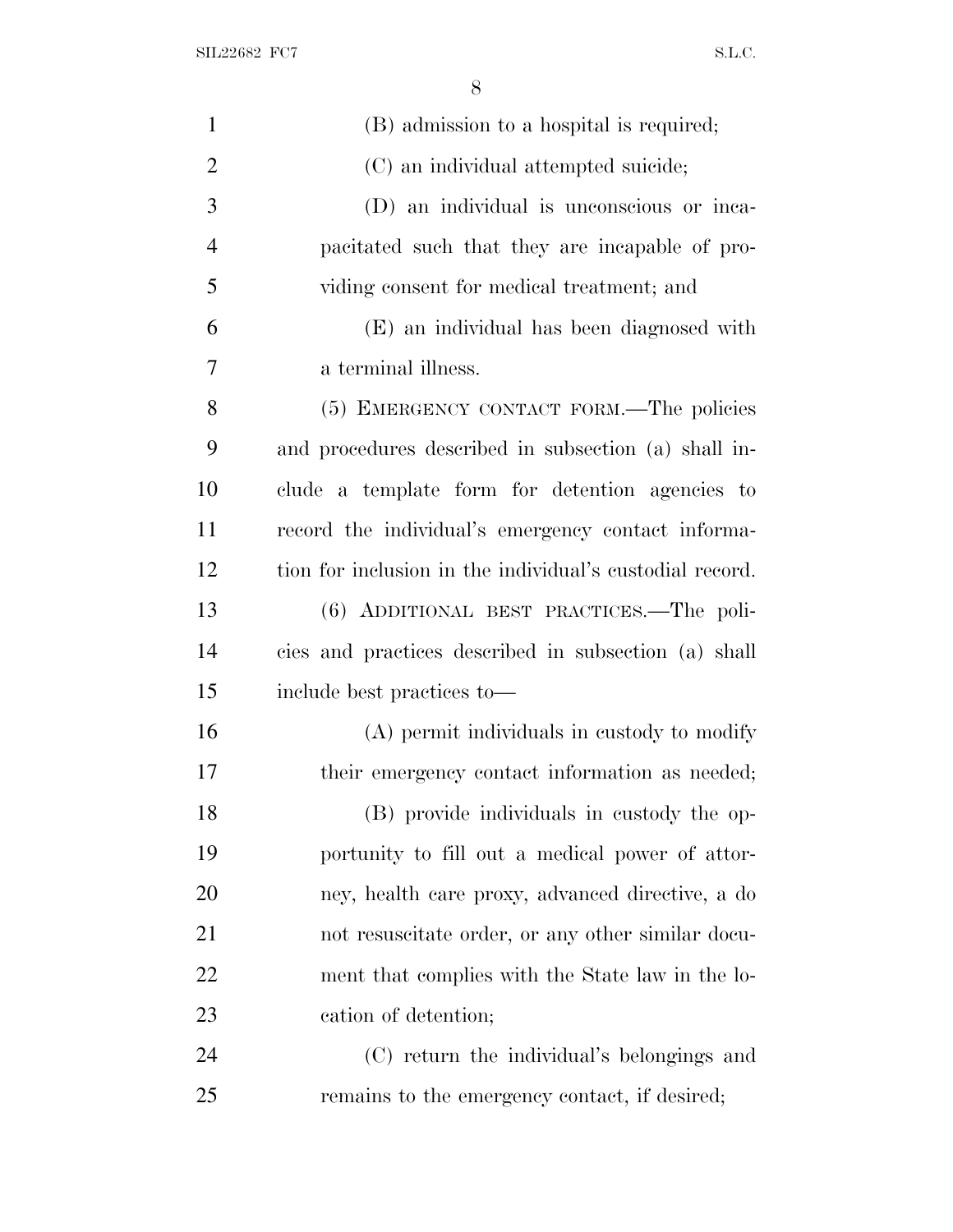(D) document and maintain within the in- dividual's custodial record each notification at- tempt performed pursuant to this Act by the detention agency; (E) provide the emergency contact mean- ingful opportunity to visit with a seriously ill or seriously injured individual in custody and to communicate with the medical staff caring for that individual; (F) provide the individual in custody infor- mation about the purpose and permissible uses of the emergency contact information provided pursuant to this section; and (G) in the event of a death in custody, no- tify the emergency contact if an autopsy is going to be performed and the procedures for obtaining any autopsy report. (c) WRITTEN NOTIFICATION PLAN.—The policies and procedures described in subsection (a) shall instruct detention agencies to develop a written notification plan, or revise an existing written notification plan, that pro- vides for notification of a death, serious illness, or serious injury of an individual in custody that conforms with the policies described in subsection (b). Such written notifica-tion plans shall be published on the detention agency's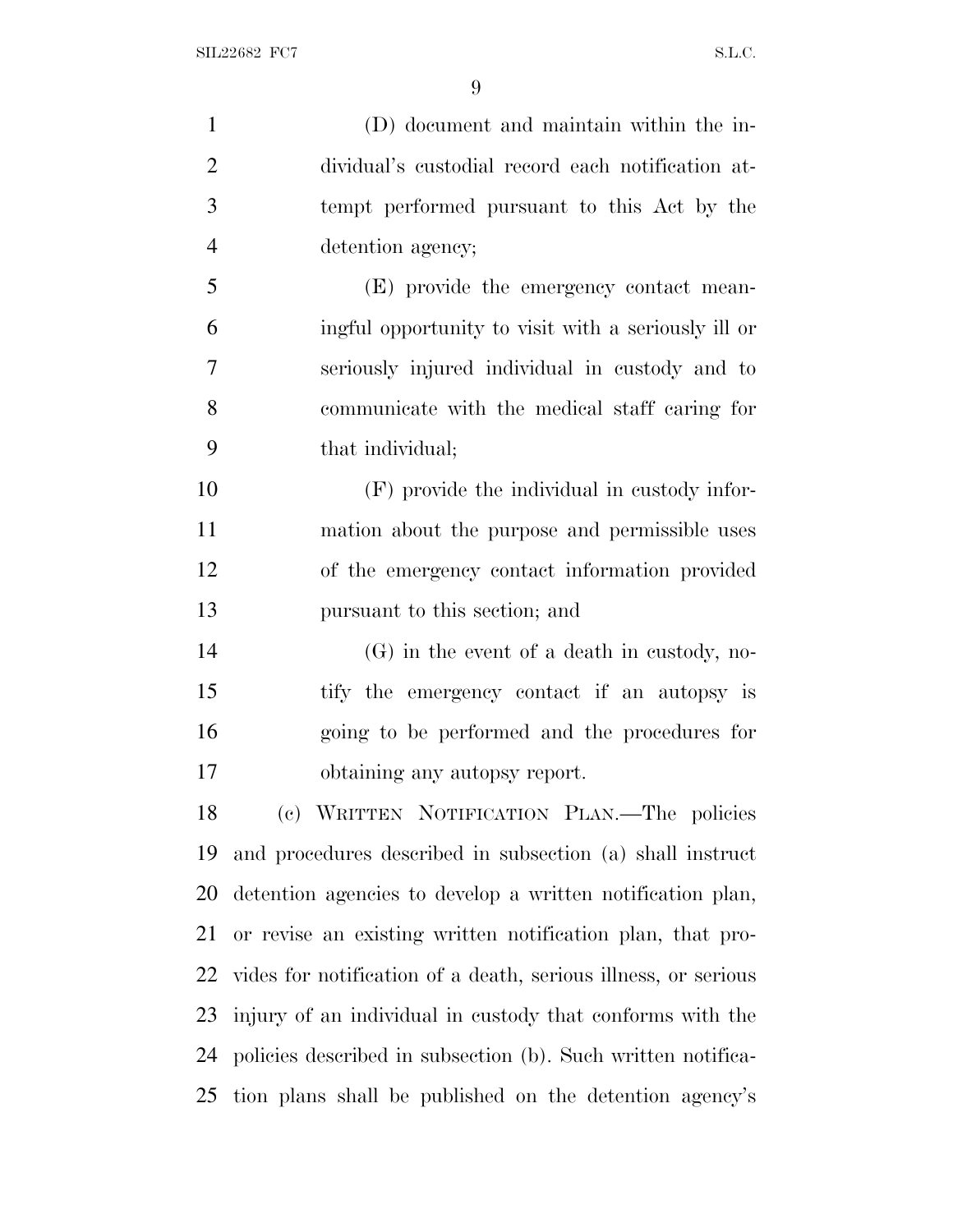website and made accessible to individuals in the agency's custody through inclusion in any intake information, manuals, or other materials distributed or made available to individuals upon being taken into custody.

(d) ADDITIONAL REQUIREMENTS.—

 (1) DOJ SUPPORT OF STATE AND LOCAL IM- PLEMENTATION OF MODEL POLICIES.—To support implementation of the model policies and procedures described in subsection (a)(2), the Attorney General shall provide ongoing online training and directed outreach to law enforcement, prosecution and de- fense agencies through national and State member-ship associations and by other means.

 (2) PUBLICATION OF EMERGENCY CONTACT POLICIES AND PROCEDURES.—The Attorney Gen- eral, acting through the Assistant Attorney General of the Office of Justice Programs, shall publish the policies and procedures described in subsection (b) on its website and shall include a copy of the proce- dures described subsection (b)(1) in any intake in- formation, manuals, or other materials distributed or made available to individuals upon being taken into custody of a detention agency of the Depart-ment of Justice.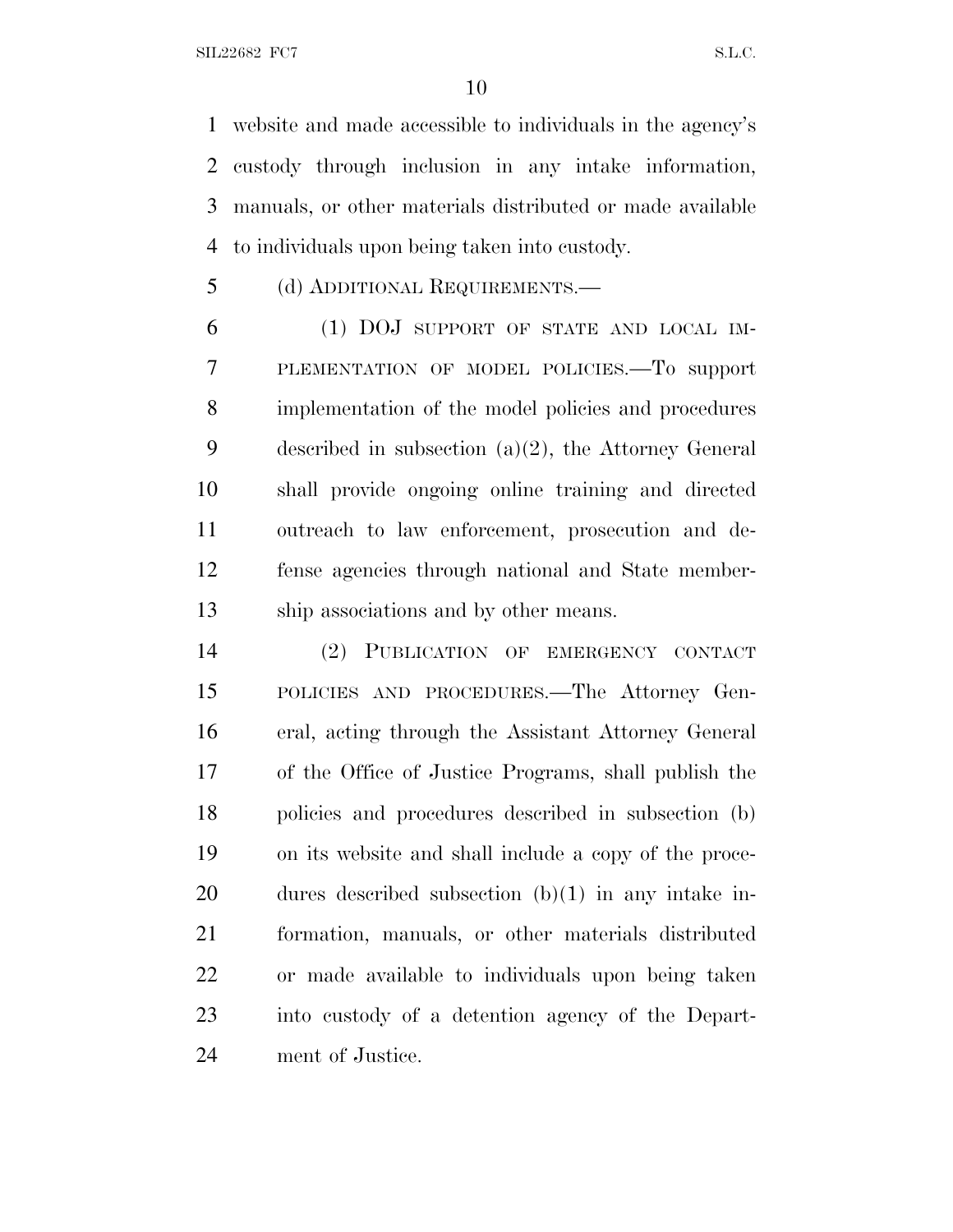(3) INTERGOVERNMENTAL SERVICE CONTRACTS AND AGREEMENTS.—Any Department of Justice de- tention agency, including the U.S. Marshals Service, that contracts with State, municipality, Tribal, pri- vate, or other entities to house individuals in custody shall require adoption of the procedures or substan- tially similar procedures as described in subsection (b)(2) as a condition of such contract or contract re-newal.

 (4) DEPARTMENT OF JUSTICE TO MONITOR COMPLIANCE WITH NOTIFICATION AND COMMUNICA- TION REQUIREMENTS.—The Attorney General shall appoint an individual within the Department of Jus- tice with the authority to receive and investigate complaints regarding the failure to provide the noti- fications required in the Act, and inadequate notifi- cations, and the failure to provide opportunities for communication and visitation in accordance with this Act.

 (e) VOLUNTARY COLLECTION.—The detention agen-cy may not—

 (1) attempt to persuade or coerce the individual in custody to provide the information described in subsection (a); or